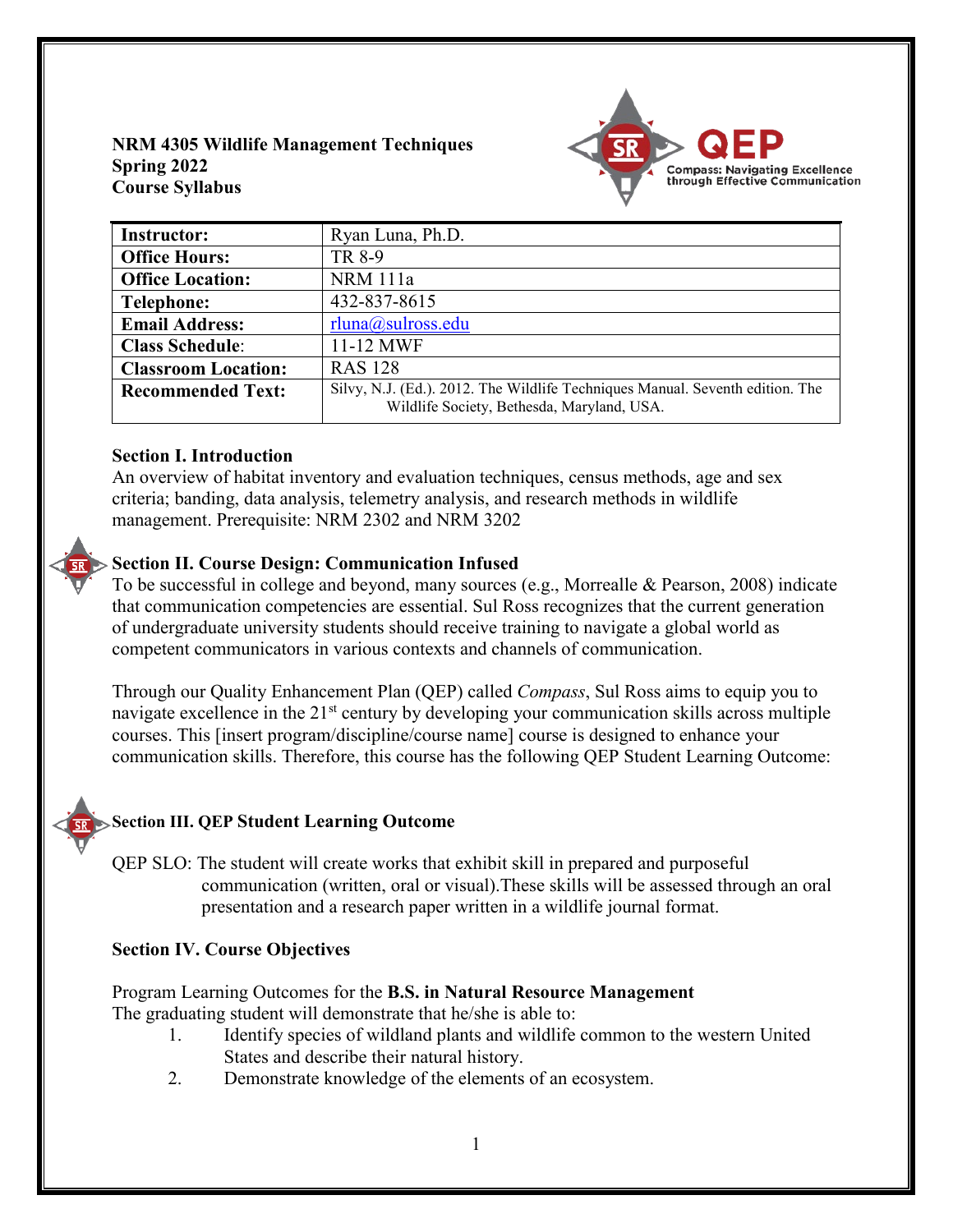3. Communicate about natural resources and conservation both verbally and in writing.

- 4. Conduct range and wildlife inventories in a team setting.
- 5. Apply knowledge of an ecosystem into an appropriate conservation management plan.

Program Learning Outcomes for the **M.Agr. in Range and Wildlife Management** The graduating student will demonstrate that he/she is able to:

- 1. Apply statistical concepts and procedures to natural resource data
- 2. Evaluate literature and references as they apply to the natural resource field
- 3. Demonstrate their knowledge of the fundamentals and advanced concepts of range and wildlife management.

Program Learning Outcomes for the **M.S. in Range and Wildlife Management** The graduating student will demonstrate that he/she is able to:

- 1. Apply statistical concepts and procedures to natural resource data
- 2. Evaluate literature and references to substantiate an applied research project.
- 3. Examine, select, and utilize appropriate resources, materials, and data collection instruments to implement research projects.
- 4. Justify and defend the research questions and design.

## **Section V. Course Requirements and Grading**

| Research Project, Presentation, and Report |                                        | <b>Scale:</b> 90-100% = A |
|--------------------------------------------|----------------------------------------|---------------------------|
| 10% Attendance & Participation             |                                        | $80 - 89\% = B$           |
|                                            | 15% Technique Summaries (5% each)      | $70-79\% = C$             |
| 10% Lab Practical                          |                                        | $60-69\% = D$             |
|                                            | 15% Lab & Lecture Assignments, Quizzes | $\leq 60\% = F$           |
| Exam I<br>$10\%$                           |                                        |                           |
| Exam II<br>$10\%$                          |                                        |                           |
| 10% Exam III (Final)                       |                                        |                           |

- 10% Project written report
- 10% Project oral presentation

#### **Section VII. Course Assignments**

*Attendance & Preparation.* Ten percent of your grade is dependent upon you attending class, being prepared, and participating with a good attitude. I will keep attendance records and note trends of your preparation for class and field activities.

*Technique Summaries.* You are required to search the online database (provided by the library) and find *scholarly, peer-reviewed, academic journal articles* that both interest you AND relate to the trapping technique being discussed. Summaries will be a summation of the technique, how it is used, what species it is recommended for and practical applications.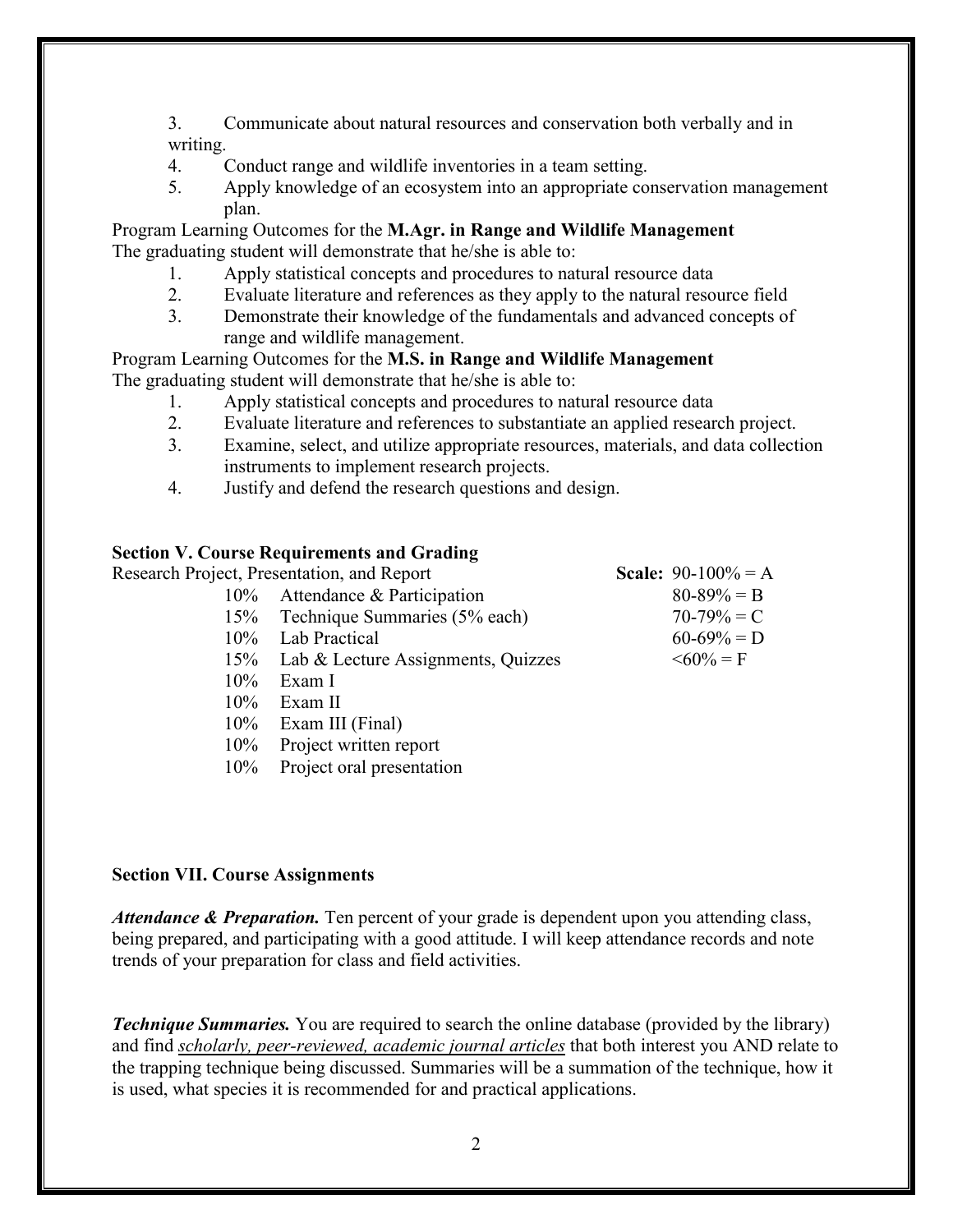*Lab Practical.* The lab practical will consist of field activities such as trap setting, telemetry, knot tying, etc. The practical will have various stations in which each student will individually perform skills sets that were covered throughout the semester.

*Lab and lecture assignments & quizzes.* There will be periodic assignments and quizzes that will pertain to the material being covered in lecture and field activities.

*Final Exam.* The Final Exam will be comprehensive, composed of multiple-choice, shortanswer, and essay questions.

*Research project***.** The presentation will be of professional quality, should be 15 minutes (12 min presentation, 3 min questions), and will be given to NRM faculty, TPWD staff, and students. Attire should be appropriate for a professional meeting.

## **Rough Outline for Manuscript:**

Abstract Introduction (not labeled as such) Justification & Objectives Study Area Land use--a history of the area Location--size, ecoregion, etc. Description--soils, topography, cover types, fauna... Methods Specific to the objectives Results Tables and figures referenced and cited Discussion Assumptions Compare your results to previous literature Conclusion What does it all mean? Mention future research or management

Literature Cited

## **Section VIII. Policies**

*Attendance*. I expect you to be in class. You are responsible for everything that goes on, including announcements, lecture material, and material covered through field activities. Arrange with someone in the class wherein you will notify each other of relevant items in the event that one of you must be absent. As stated above, your attendance will directly impact your grade.

*Classroom Demeanor*. I expect the environment during class meetings to be conducive to learning. I have little tolerance for students talking among themselves when they should be listening to someone else speak. It is particularly disturbing when students talk among themselves when one of their classmates is presenting a speech, giving a report, making a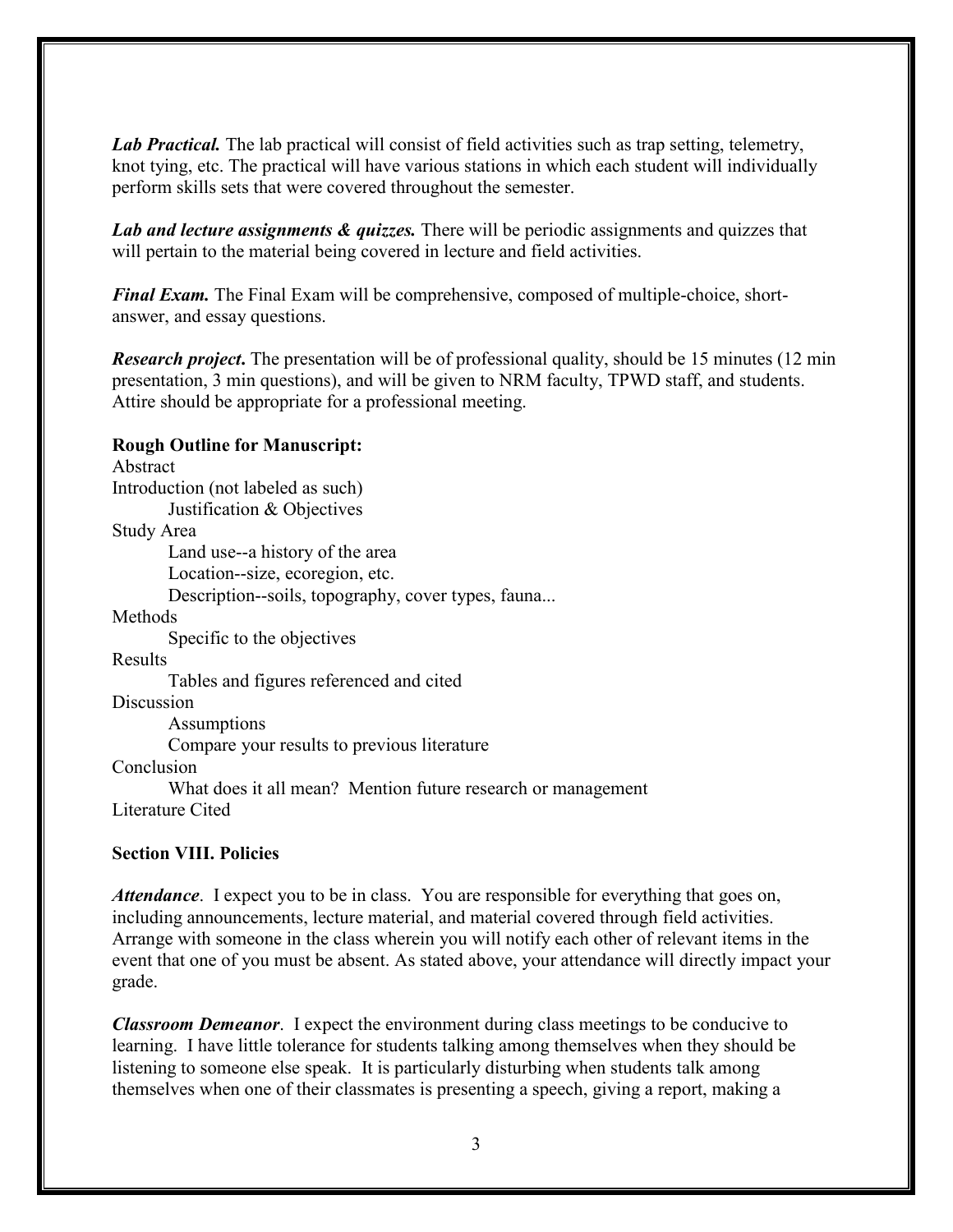comment, or observing or asking a question. I understand that some comments pertain to class material; I encourage you to share these comments with the class as a whole. Also, I would rather that cell phones **not** disrupt class. Please turn off your cell phone during class.

*Academic Integrity*. I expect and assume that as students you conduct yourselves in accordance with the highest standards of academic honesty. Sul Ross State University reserves the right, through due process, to place on probation, suspend or expel any student who violates academic integrity and regulations by *plagiarism, classroom misdemeanor, or academic dishonesty*. Plagiarism includes doing and/or taking credit for someone else's work, presenting the ideas and work of others as your own, and not citing your sources if you utilize the ideas of others. Classroom misdemeanor includes cheating, allowing others to cheat, and interfering with others' ability to succeed in the course. Academic dishonesty includes procuring examination materials illegally, doing unauthorized group work, and handing in your own work for which you have already received academic credit (see Student Handbook, p. 39-40).

*Late Work. You are responsible for handing in assignments when they are due.* While I am willing to "hear you out" when unforeseen and/or difficult circumstances impede with your course work, I do not generally accept late work, *and especially* if you have not notified me that you're having problems before the due date arrives. If you miss a due date, you will be given full credit *only* if the assignment was missed because of a University-excused absence – which includes hospitalization or a *serious* medical condition, a family or personal *emergency*, or a Universitysponsored activity. In order to be able to make up the assignment, you must notify me beforehand *and* have supporting documentation from a relevant authority that the situation or event occurred. *NOTE: There is nothing in this syllabus that requires me to accept late work; if you submit work*  late, then receiving credit depends on my allowing you to turn it in. If I do accept late work, it will *likely be at half-credit.*

#### **Section IX. Notes on University Programs and Policies**

#### **Students with Special Needs:**

Any student who because of a disability, may require special arrangements in order to meet the course requirements should contact the instructor as soon as possible to make necessary arrangements. If an accommodation is needed, students must present their accommodation letter, obtained from Accessibility Services, as soon as possible. Please note that instructors are not permitted to provide classroom accommodations to a student until the appropriate verification has been received. Accessibility Services is in Ferguson Hall room 112. You can make an appointment by calling Mary Schwartze Grisham at 432 837-8203."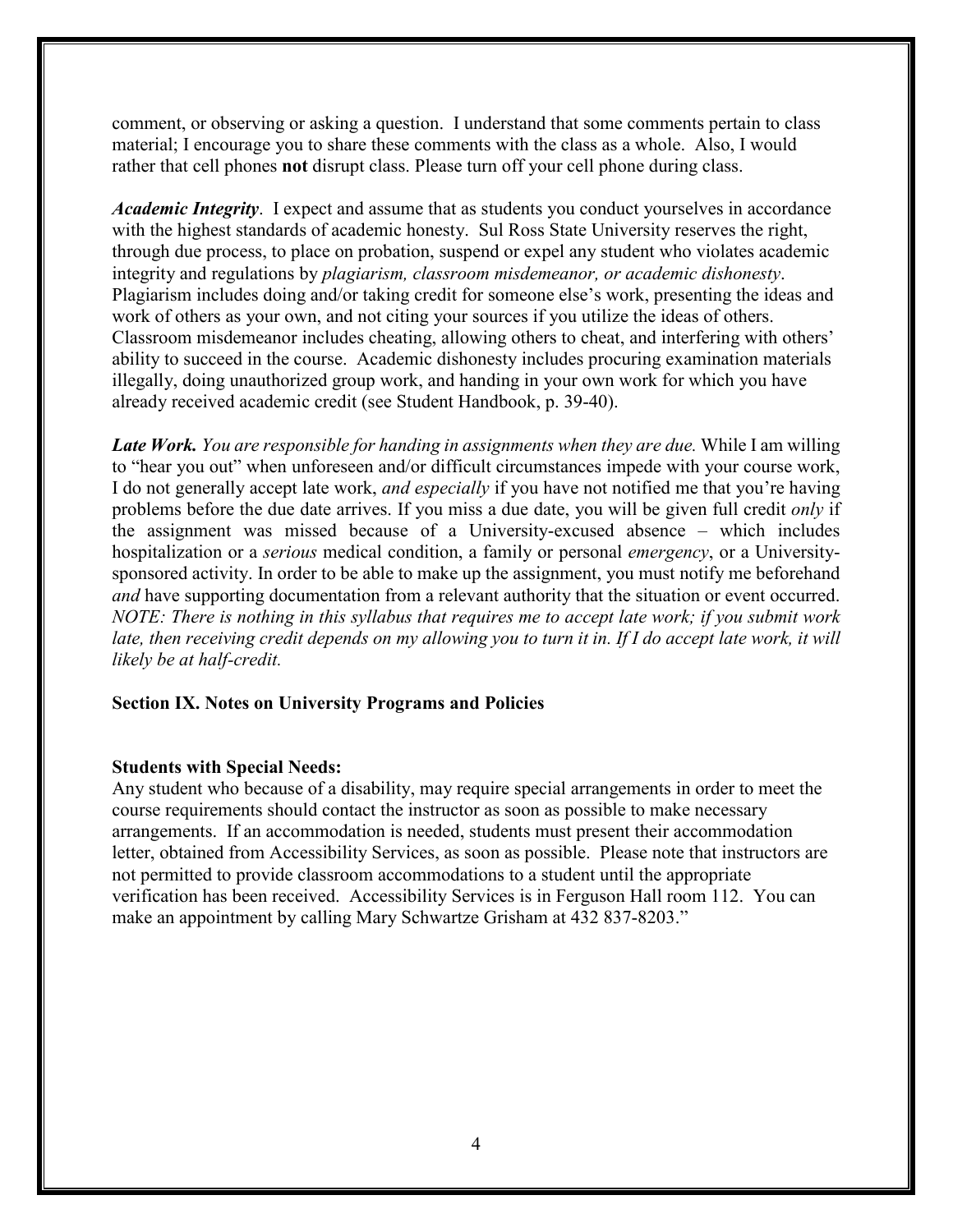| <b>Dates</b>             | Week           | <b>Chapters</b> | <b>Subjects</b>                                                                      |  |
|--------------------------|----------------|-----------------|--------------------------------------------------------------------------------------|--|
| $1/10-1/14$              | 1              | <b>NA</b>       | Course Outline, Class Introductions, Resumes                                         |  |
| $1/17 - 1/21$            | $\overline{2}$ | $\overline{2}$  | Scientific Writing, Presentations, and Wildlife<br>Literature                        |  |
| $1/24 - 1/28$            | $\overline{3}$ | 3, 4            | Scientific Method, Research Design, and<br><b>Statistical Methods, Summary I Due</b> |  |
| $1/31 - 2/4$             | $\overline{4}$ | 15, 18, 20      | Habitat Measurements, Maps, GPS, GIS, Remote<br>Sensing, Literature Cited, EXAM I    |  |
| $2/7 - 2/11$             | 5              | 7,10            | Trapping                                                                             |  |
| $\frac{2}{14-2/18}$      | $\overline{6}$ | 10, 11          | Chemical Immobilization                                                              |  |
| $2/21 - 2/25$            | $\overline{7}$ | 12, 13          | Age and Sex Criteria, Marking Techniques,<br><b>Summary II Due</b>                   |  |
| $2/27 - 3/3$             | 8              | 14              | Radiotelemetry, First Draft of Report                                                |  |
| $3/6 - 3/10$             | 9              |                 | <b>SPRING BREAK</b>                                                                  |  |
| $3/13 - 3/\overline{17}$ | 10             | 14, 6           | Population Analysis; EXAM II                                                         |  |
| $3/20 - 3/24$            | 11             | 5, 6            | Population Estimates I,                                                              |  |
| $3/27 - 3/31$            | 12             | 5, 6            | Population Estimates II, Summary III Due                                             |  |
| $4/3 - 4/7$              | 13             | 17              | Habitat and Food Use                                                                 |  |
| $4/10 - 4/14$            | 14             | 21, 23, 24      | Animal Behavior, Conservation Genetics,<br><b>Wildlife Nutrition</b>                 |  |
| $4/17 - 4/21$            | 15             | NA              | <b>Reports Due and Presentations</b>                                                 |  |
| $4/24 - 4/28$            | 16             | NA              | <b>Lab Practical; Revised Resume and Final</b><br><b>Review</b>                      |  |
|                          |                | NA              | <b>EXAM III (Finals week)</b>                                                        |  |

**NRM 4305 Wildlife Management Techniques Tentative Schedule-Spring 2022**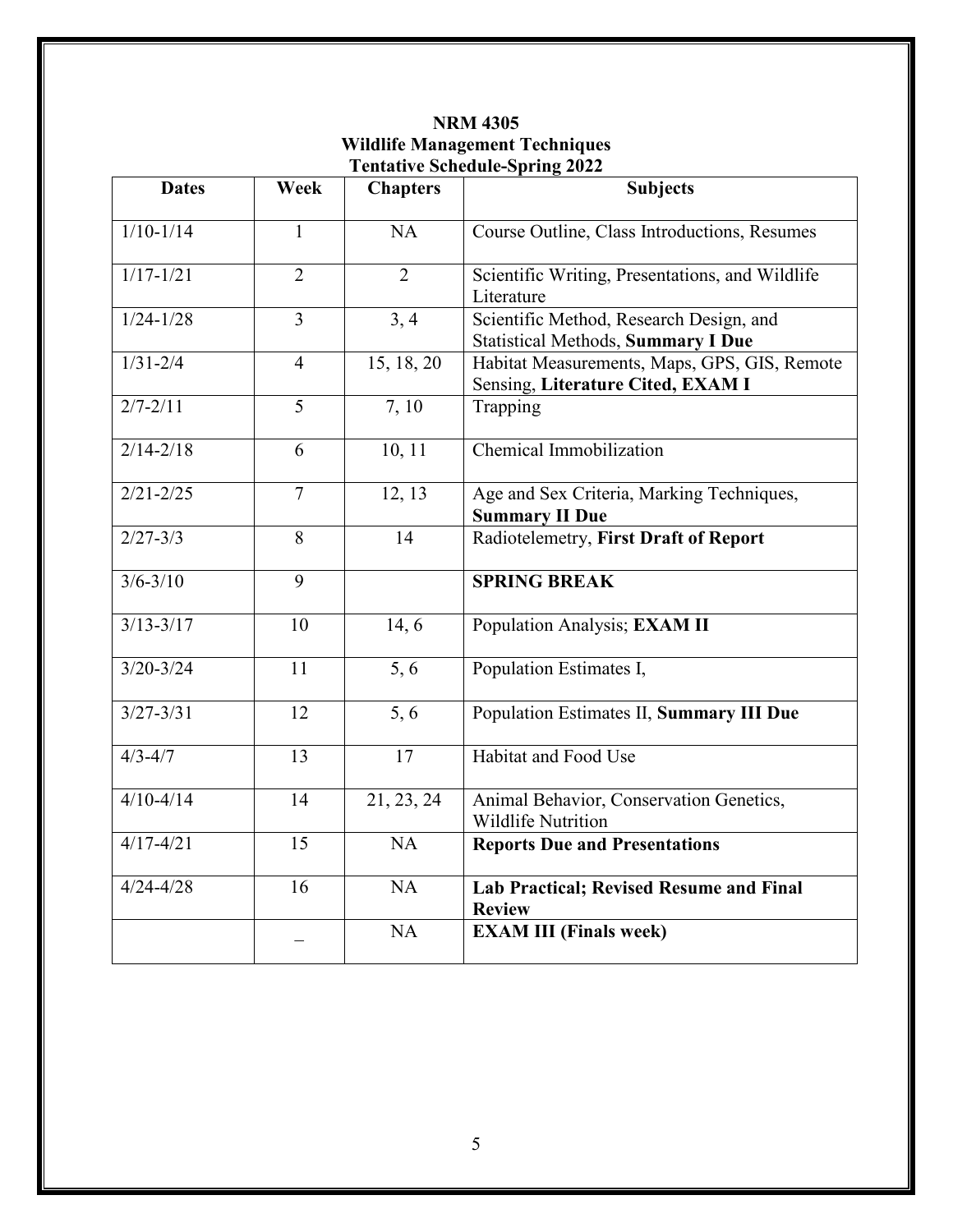# **NRM 4305-LAB Wildlife Management Techniques Tentative Schedule-Spring**

| <b>Dates</b>  | Week           | <b>Subjects</b>                                                                        |  |  |
|---------------|----------------|----------------------------------------------------------------------------------------|--|--|
| $1/10-1/14$   | $\mathbf{1}$   | No Lab                                                                                 |  |  |
| $1/17 - 1/21$ | $\overline{2}$ | <b>Research Projects</b>                                                               |  |  |
| $1/24 - 1/28$ | 3              | Trapping                                                                               |  |  |
| $1/31 - 2/4$  | $\overline{4}$ | <b>OPEN</b>                                                                            |  |  |
| $2/7 - 2/11$  | $\overline{5}$ | Compass, Maps, and Surveying; GPS, GIS, Remote Sensing,<br><b>Habitat Measurements</b> |  |  |
| $2/14 - 2/18$ | 6              | Chemical Immobilization, Marking Techniques                                            |  |  |
| $2/21 - 2/25$ | $\overline{7}$ | Age and Sex Criteria                                                                   |  |  |
| $2/27 - 3/3$  | 8              | Radiotelemetry                                                                         |  |  |
| $3/6 - 3/10$  | 9              | <b>SPRING BREAK</b>                                                                    |  |  |
| $3/13 - 3/17$ | 10             | Radiotelemetry, Home Range, Movements in GIS                                           |  |  |
| $3/20 - 3/24$ | 11             | <b>Population Estimates</b>                                                            |  |  |
| $3/27 - 3/31$ | 12             | Population Estimates                                                                   |  |  |
| $4/3 - 4/7$   | 13             | Habitat and Food Use                                                                   |  |  |
| $4/10 - 4/14$ | 14             | <b>Research Projects</b>                                                               |  |  |
| $4/17 - 4/21$ | 15             | <b>Review</b>                                                                          |  |  |
| $4/24 - 4/28$ | 16             | <b>Lab Practical</b>                                                                   |  |  |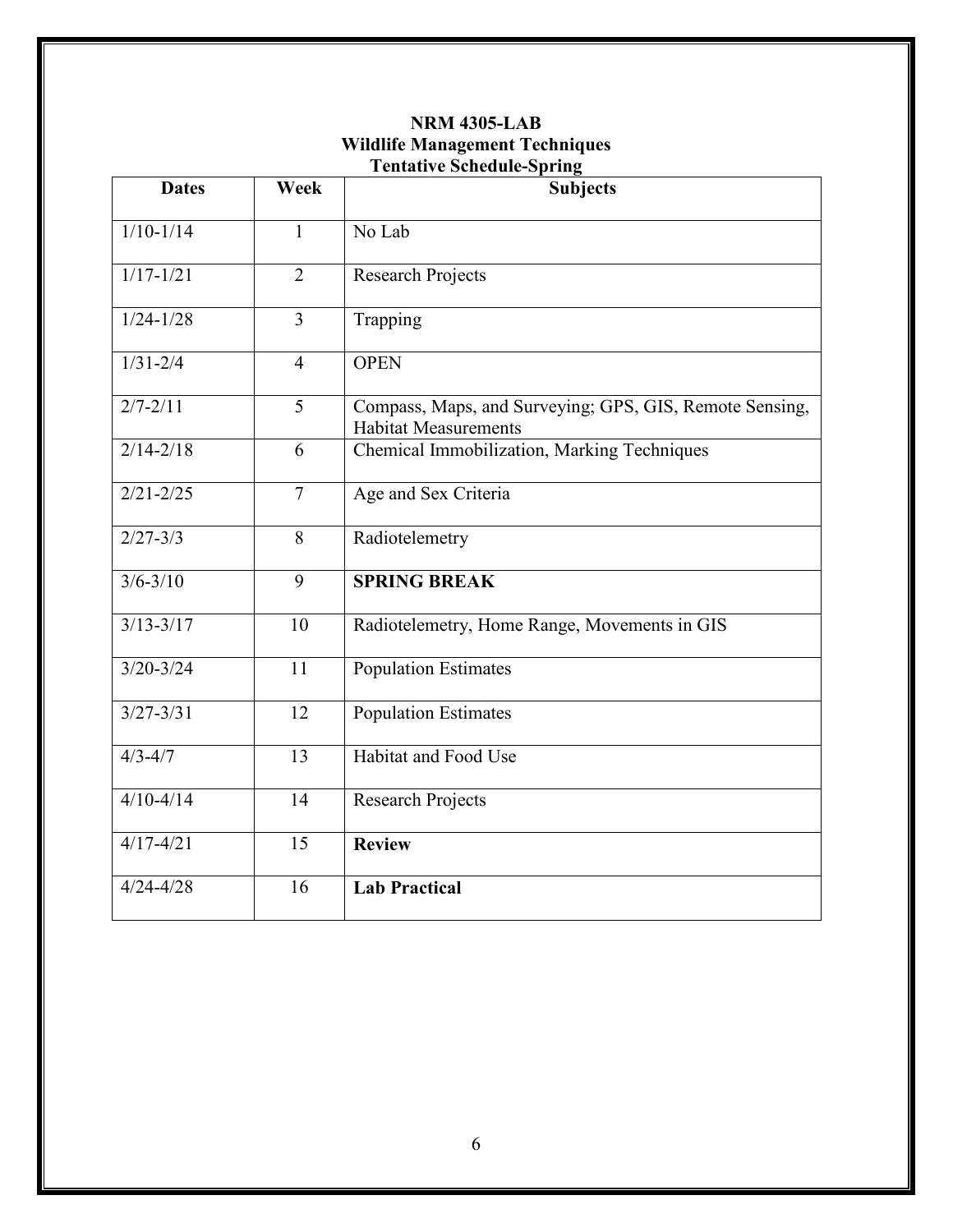

# **QEP MAPPED CLASS CARDINAL RUBRIC**

**Definition**

The process of sending, receiving and interpreting messages through written, oral, or nonverbal communication channels information, and/or by which two or more people reach understanding.

#### Framing Language

Communication is transmitted through a variety of modes (oral, written, or visual). This rubric is specifically designe in an academic environment to determine that the central message is conveyed, reinforced by multiple supporting ma organized. Communication in an academic environment may include: a variety of written works such as academic pa webpages, personal essays; oral presentations of sufficient length such that a central message is conveyed, supported visual media, including but not limited to posters, PowerPoints, videos, graphic art, and infographics.

## **Glossary**

*The definitions below serve to clarify terms and concepts used in this rubric only.*

- Organization: The grouping and sequencing of ideas and supporting material. Organizational patterns supporting effectiveness typically include an introduction, one or more identifiable sections in the body and a conclusion. An organizational pattern should be purposeful and make the content easy to follow. Potential patterns might include a chronological pattern, a problem-solution pattern, or an analysisof-partspattern.
- Content Development: The ways in which a topic is explored and represented in relation to its audience andpurpose.
- Purpose: The main point/thesis/"bottom line"/"take-away" of a message. A clear purpose is easy to identify. For example, is the message meant to persuade or to inform, to report or to summarize, or to amuse?
- Academic Language: Language supporting the effectiveness of a central message is appropriate to the topic, genre/discipline, audience, is grammatically correct, and clear. Language enhancing the effectiveness may also be vivid, imaginative, andexpressive.
- Supporting Material: In communication, students draw upon sources to extend, develop, define, or shape their ideas. Digital citizenship, the careful consideration of copyright and fair use of images is important. The student considers reliability of communication to include an understanding of accuracy, applicability, currency, liability, and completeness.
- Technique: Execution or performance of communication skills given the mode of communication. For example, in writing, technique may include mechanics and use of style; in oral communication, it may include nonverbal cues and use of voice; in visual works, it may include the use of the medium.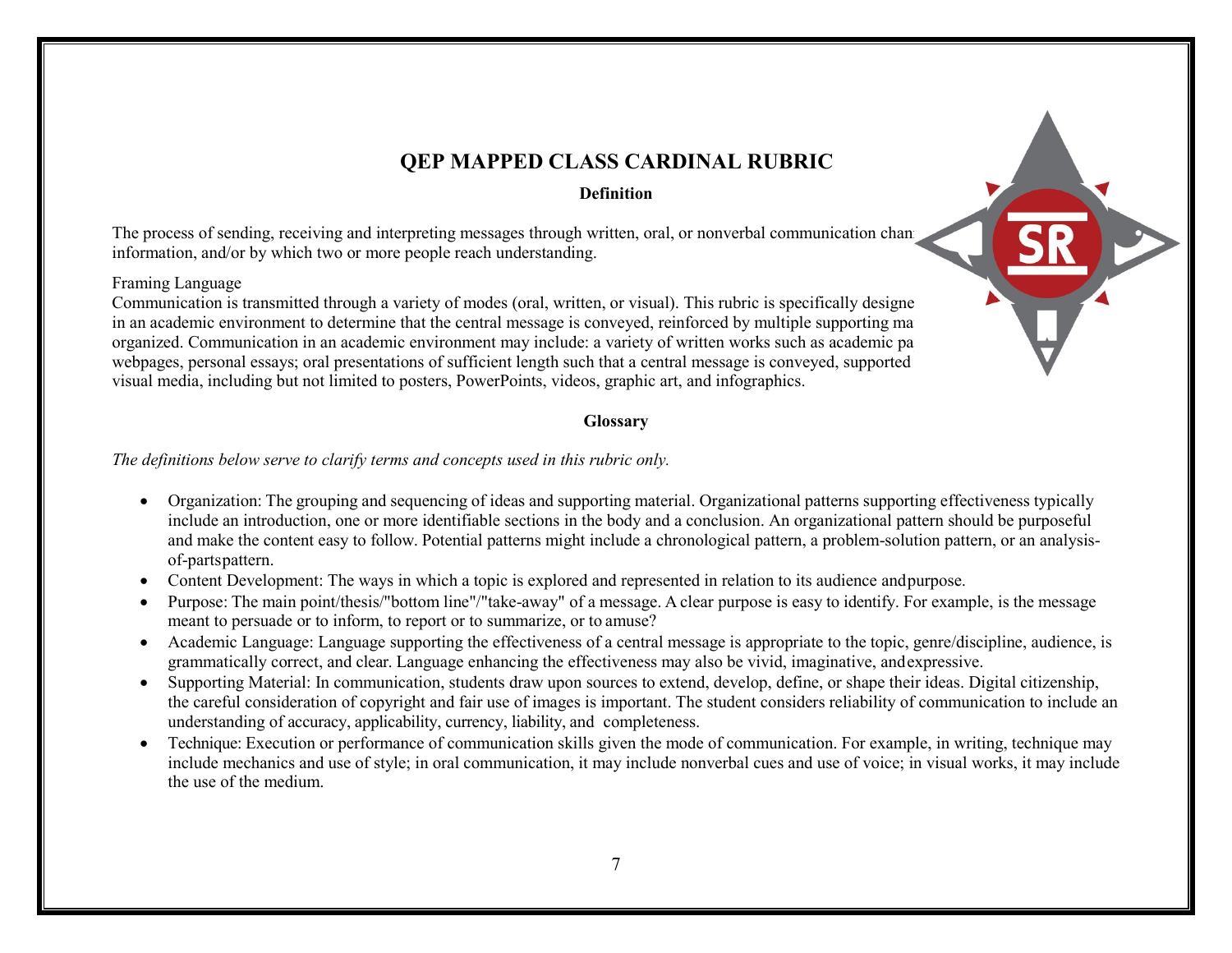Cardinal Rubric was adapted from the Association of American Colleges and Universities oral communication VALUE rubric, the National Communication Association's Speaking and Listening Competencies for College Students, Texas A&M University's Visual Communication rubric, Otis College of Arts and Design's Fine Arts rubric, Lane Community College Communicating Effectively Rubric, and Stephen F. Austin State University's assessment rubric for Oral and Visual Communication.

# **QEP MAPPED CLASS CARDINAL RUBRIC**

**4 = Exemplary 3 = Satisfactory 2 = Developing 1 = Formative Organization** | Organizational pattern is clearly and consistently observable, skillful, and makes the content of the message cohesive. Organizational pattern is clearly and consistently observable; contains elements of logical development; contains clear transitions; has a Uses appropriate, relevant, and Organizational pattern is intermittently observable; lacks organization; it is sometimes disjointed and/or awkward. Organizational pattern is not observable; has no discernible organizational structure; contains random unconnected elements. **Content Development** Uses appropriate, relevant, and compelling content to illustrate mastery of the topic, conveying understanding or a useful perspective. compelling content to explore ideas within the context. It is clear, accurate and appropriate. Uses appropriate and relevant content to develop and explore ideas but may have inaccuracies or may be unclear at times. Provides limited insight or information. Uses appropriate and relevant content to develop simple ideas in some parts of the work. May contain misinformation, or may be confusing or misleading. **Purpose** Demonstrates a thorough understanding of context, audience, and purpose that is responsive to the assigned task(s) and focuses all elements of the work. The purpose of the message is clearly conveyed. Demonstrates adequate consideration of context, audience, and purpose and a clear focus on the assigned task(s) (e.g., the task aligns with audience, purpose, and context). The purpose of the message can be discerned with some effort. Demonstrates awareness of context, audience, purpose, and to the assigned tasks(s) (e.g., begins to show awareness of audience's perceptions and assumptions). The purpose of the message is vague or unclear. Demonstrates minimal attention to context, audience, purpose, and to the assigned tasks(s) (e.g., expectation of instructor or self as audience).The purpose of the message is not at all apparent or is missing. **Academic Language** Communication is grammatically correct. Language choices are imaginative, memorable, compelling, and demonstrate constructive knowledge, connects with audience and flows well. Error free. Communication is grammatically correct. Language choices are thoughtful and generally effective, demonstrate constructive knowledge, connects with audience and flows well. Limited errors. Grammar occasionally interferes with communication. Language choices are mundane, commonplace, and partially effective. Language is moderately appropriate to audience. Includes some errors. Errors in grammar and format. Language choices are questionable and minimally effective. Language is not appropriate to audience. Uses language that sometimes impedes meaning. **Supporting Material** Demonstrates skillful use of a variety of supporting material that are high-quality, credible, relevant sources to develop ideas that are appropriate for the intended message or discipline. Demonstrates consistent use of credible, relevant sources to support ideas that are are appropriate for the intended message or discipline. Though limited, it refers to supporting information or analysis, or establishes credibility ot authority on the topic. Generally attributes sources as annanniata Demonstrates an attempt to use credible and/or relevant sources to support ideas that are appropriate for the intended message or discipline. Makes reference to weak/partial supporting information or analysis. Sources are inconsistently attributed. Demonstrates an attempt to use sources to support ideas but it insufficiently makes reference to information or analysis that minimally supports the intended message or topic. Fails to attribute sources as appropriate.

*Evaluators are encouraged to assign a zero to any work sample or collection of work that does not meet formative (cell one) level performance.*